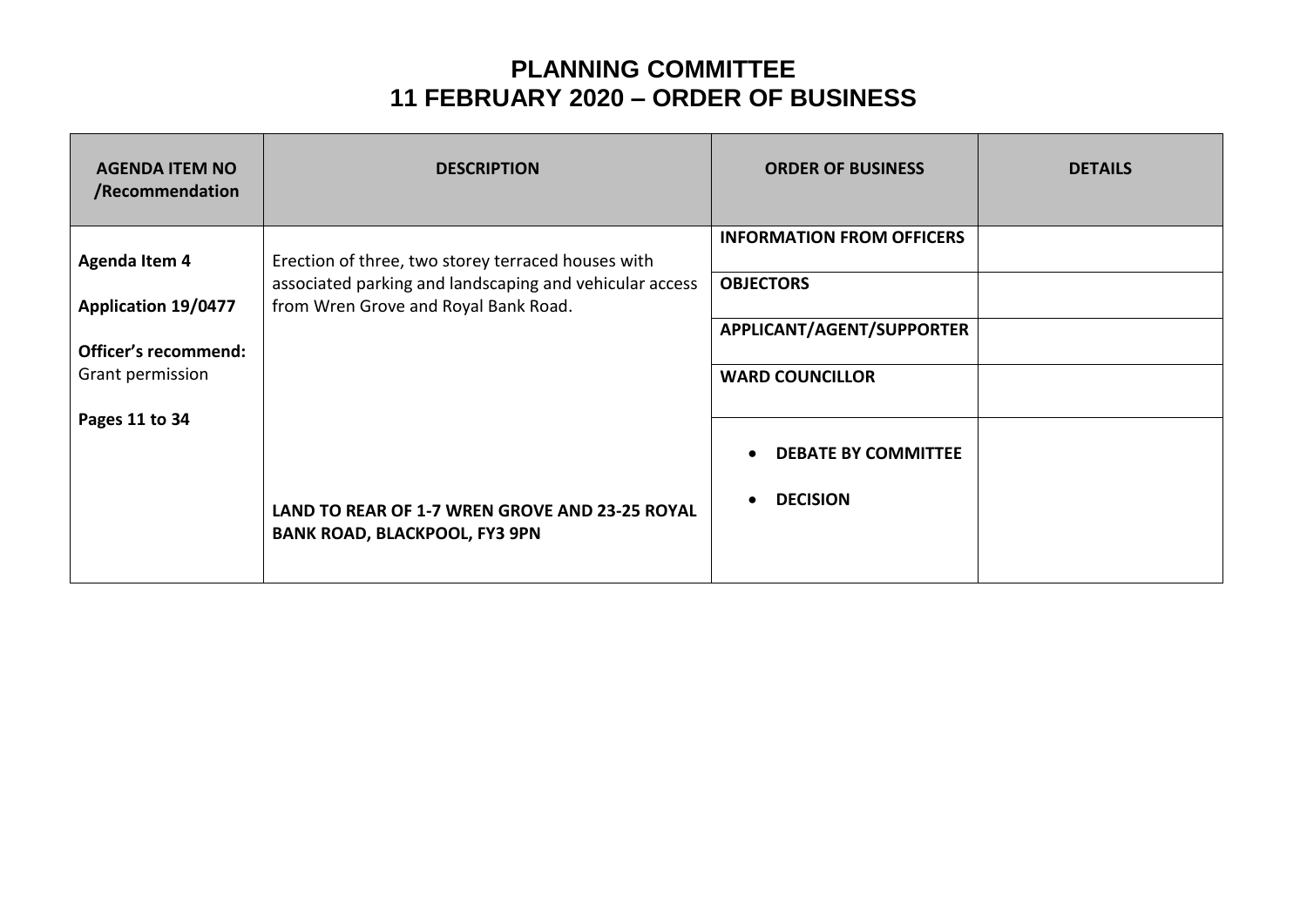## **PLANNING COMMITTEE 11 FEBRUARY 2020 – ORDER OF BUSINESS**

| <b>AGENDA ITEM NO</b><br>/Recommendation | <b>DESCRIPTION</b>                                         | <b>ORDER OF BUSINESS</b>         | <b>DETAILS</b> |
|------------------------------------------|------------------------------------------------------------|----------------------------------|----------------|
| <b>Agenda Item 5</b>                     | Use of land as a holiday caravan park for the siting of 10 | <b>INFORMATION FROM OFFICERS</b> |                |
| <b>Application 19/0781</b>               | touring caravans or motor homes.                           | <b>OBJECTORS</b>                 |                |
| <b>Officer's recommend:</b>              |                                                            | APPLICANT/AGENT/SUPPORTER        |                |
| <b>Grant Permission</b>                  |                                                            | <b>WARD COUNCILLOR</b>           |                |
| Pages 35 to 46                           |                                                            | <b>DEBATE BY COMMITTEE</b>       |                |
|                                          |                                                            | <b>DECISION</b>                  |                |
|                                          | LAND AT NEW HALL AVENUE, BLACKPOOL                         |                                  |                |
|                                          |                                                            |                                  |                |